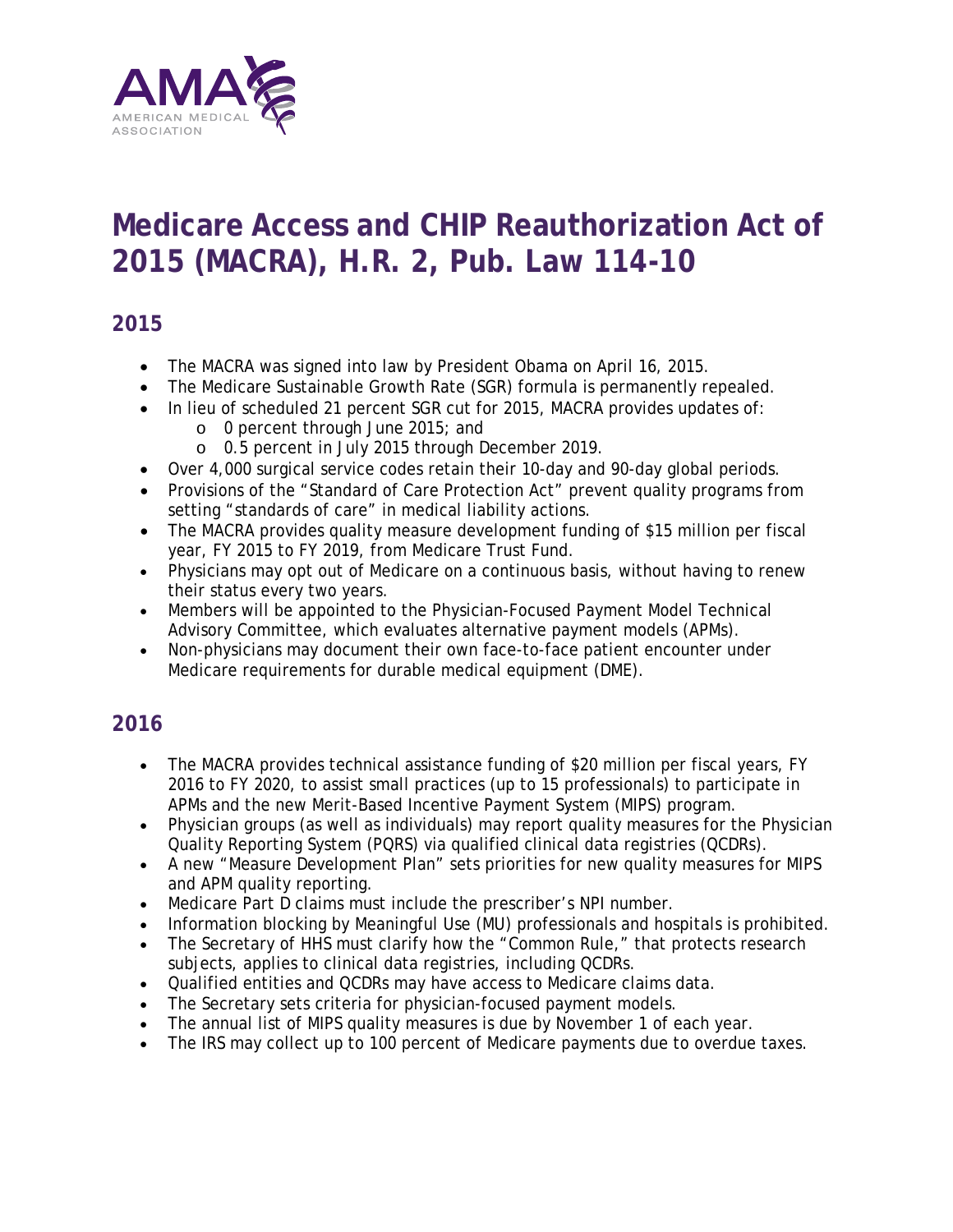# **2017**

- The Secretary begins collecting data on the accuracy of global service packages.
- All physicians are subject to payment adjustments (bonuses or penalties) for their resource use under the Value-Based Payment Modifier (VBM).
- Many federal programs are funded through FY 2017 (September 30, 2017) including the Children's Health Insurance Program (CHIP), Teaching Health Center GME Payment Program, community health centers, and Medicare-dependent hospitals (MDHs).

#### **2018**

- Medicare claims must identify the care episode, patient condition, and patient relationship, to attribute resource use to the appropriate physician or other eligible professional (EP) under the MIPS program.
- Higher income beneficiaries begin paying higher premiums under Parts B and D.
- Separate PQRS, MU, and VBM reporting and penalties sunset on December 31, 2018.
- The MACRA sets a goal of achieving interoperability of EHR systems by the end of 2018 and allows penalties and other consequences if this does not occur.
- The Secretary must inform each physician (and other EP) of their upcoming MIPS payment adjustment, at least 30 days in advance.
- A 3.2 percent increase in the base rate for inpatient hospital payments (scheduled for FY 2018 under the American Taxpayer Relief Act of 2012) will instead be phased in at 0.5 percent per fiscal year, from FY 2018 through FY 2023.
- The 2018 post-acute care update is limited to one percent (for skilled nursing and inpatient rehabilitation facilities, home health, hospice, and long-term care hospitals).

#### **2019**

- The MIPS program takes effect, consolidating and replacing PQRS, MU, and the VBM.
	- o Annual MIPS composite scores include four categories: quality (PQRS) 30 percent; resource use (VBM) – 30 percent; MU – 25 percent; and clinical practice improvement activities – 15 percent.
	- o The annual "performance threshold" is based on the median/mean performance of all EPs for a prior period.
	- o The Secretary may weight the categories differently.<br>
	o Individual EPs can join "virtual groups" and report to
	- o Individual EPs can join "virtual groups" and report together.<br>
	o EPs with substantial revenue from qualifying APMs or with fe
	- EPs with substantial revenue from qualifying APMs or with few Medicare claims are exempt from the MIPS program.
	- o MIPS EPs include physicians, dentists, podiatrists, optometrists, chiropractors, physician assistants, nurse practitioners, clinical nurse specialists, and nurse anesthetists.
- MIPS penalties and bonuses (for scores below or above the annual performance threshold) are on a sliding scale, with maximum MIPS penalties:
	- o Up to 4 percent in 2019;
	- o Up to 5 percent in 2020;
	- o Up to 7 percent in 2021; and
	- o Up to 9 percent in 2022 and beyond.